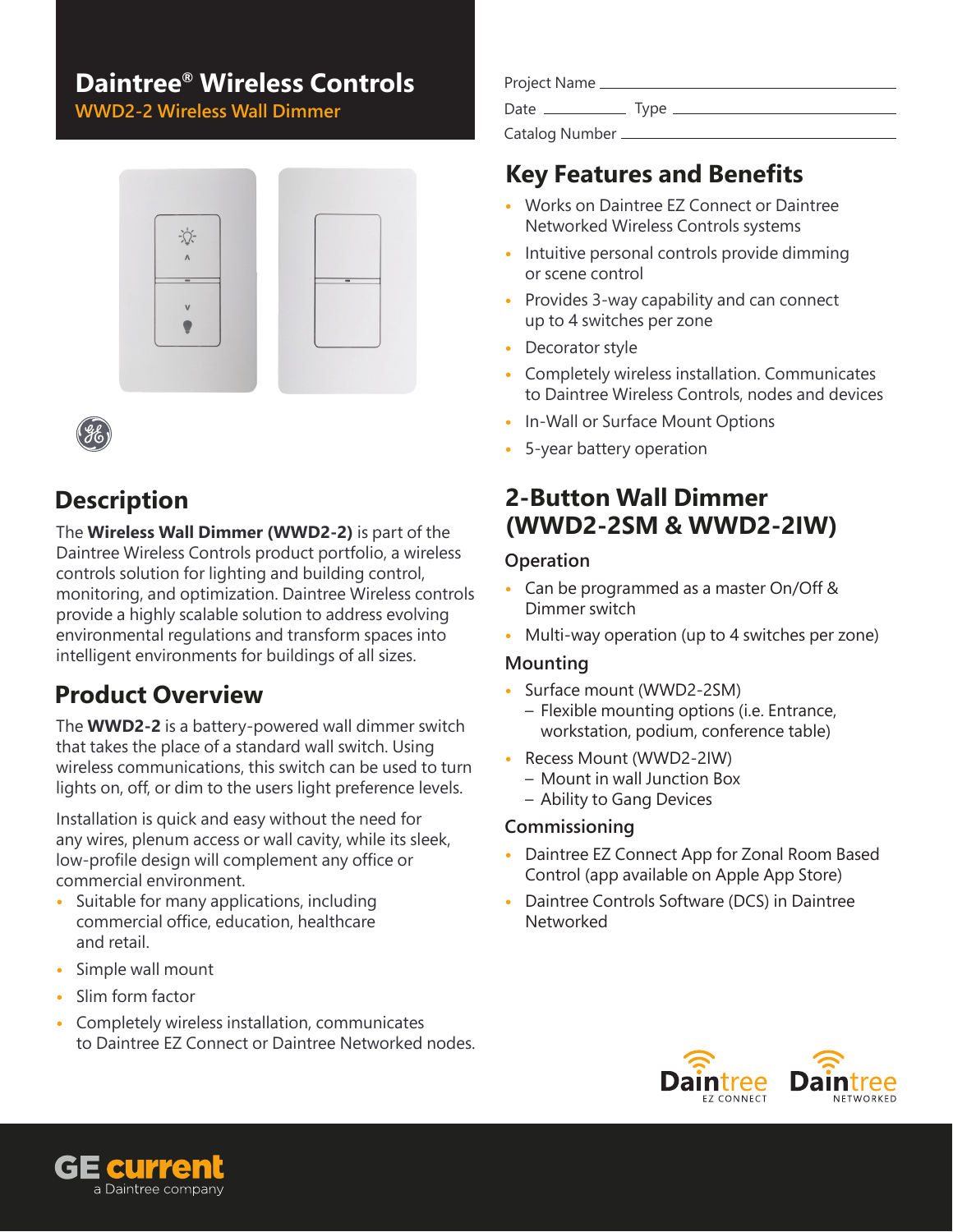# **Daintree® Networked** |  **WWD2-2 Wireless Wall Dimmer**

#### **WWD2-2SM WWD2-2IW**















| Specifications WWD2-2SM  |                                                                             | WWD2-2IW                                |
|--------------------------|-----------------------------------------------------------------------------|-----------------------------------------|
| <b>Dimensions</b>        | 114mm H x 70mm W x 15mm D                                                   | 114mm H $\times$ 70mm W $\times$ 36mm D |
| Weight                   | 130q                                                                        | 130q                                    |
| Power<br>Supply          | (4) AAA 1.5V battery                                                        | (4) AAA 1.5V battery                    |
| <b>Battery Life</b>      | 5yr (normal operation)                                                      | 5yr (normal operation)                  |
| Operating<br>Environment | -10°C to 40° (Indoor Use Only)                                              | -10°C to 40° (Indoor Use Only)          |
| Status Indicator         | Networked joined/Button triggered                                           | Networked joined/Button triggered       |
| Mounting                 | Surface mounted, screw hole in backplate,<br>cover can be removed, handheld | Mounts into junction box                |
| Warranty                 | 5 Years                                                                     | 5 Years                                 |